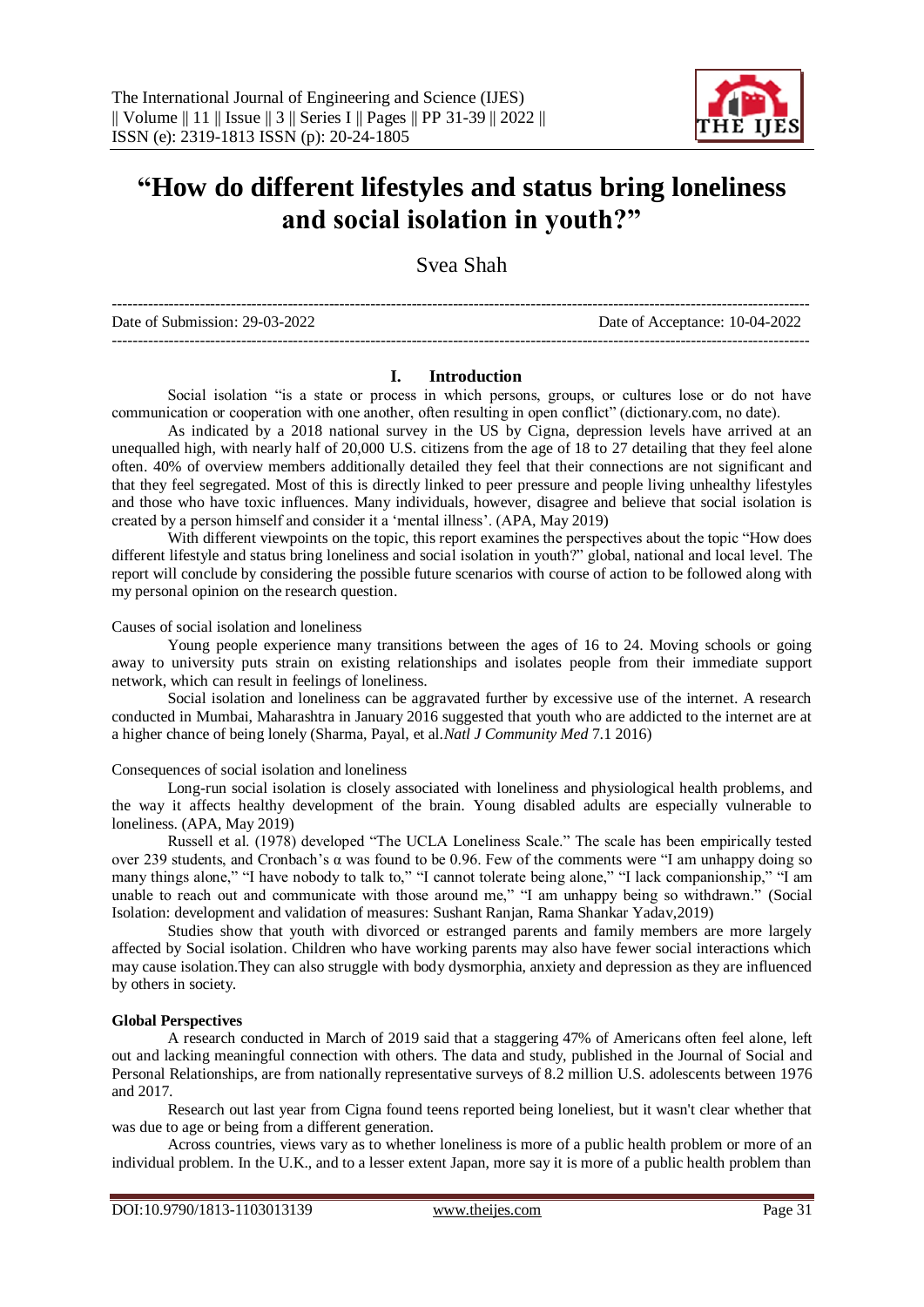say it is more of an individual problem (66 percent vs. 27 percent in the U.K. and 52 percent vs. 41 percent in Japan), whereas Americans are divided (47 percent vs. 45 percent).

Japan has unique terms for two specific conditions related to loneliness. One is Hikikomori, or the acute social withdrawal of adolescents and young adults, and the other is Kodokishi, which refers to the concept of dying alone. Those reporting loneliness in Japan are more likely than others to say Hikikomori and Kodokishi are "very" serious problem (KFF,2018)

According to another survey by UK government, 1,800 per 100,000 people of the working class are stressed and have anxiety. (HSE UK, 30<sup>th</sup> October 2018). As stated by the Office for National Statistics in the UK, 90,871 couples opted for divorce in England and Wales (refer to appendix 1.2) An average full-time employee in UK earns 30.35 thousand British pounds (Statista, no date). At the end of 2017, the UK government reported that 9 million Britons suffer from loneliness; 14% of the population. The UK government implemented many strategies to get over this such as telephoning and group befriending.

However, in an underdeveloped country such as Ethiopia, according to a research conducted by the WHO in 2015, 8.9% of all Ethiopian men smoke.5.8% of the population drink alcohol daily (WHO.int,2016). The prevalence of stress among male and female is 0.6% and 6.3 %, respectively(Ayele Mamo Abebe, 2018). Ethiopia has the per capita income of 611.62 pounds (World Bank, Sep 26, 2019). Prevalence of loneliness was 49.5% according to a survey conducted in the University of Gondar in 2019. Ethiopian Government has made no reported amendments to help reduce poverty.

#### **National perspectives**

India is going through a major sociodemographic change. There is a rapid increase in elderly population. Furthermore, there was an erosion of the joint families and them moving toward nuclear families.

As of April 11<sup>th</sup> 2019, 40 per cent of Mumbai's youth aged between 20-30 admit to being depressed and lonely. (Times of India, 2019) Even though Mumbai is one of the most densely populated cities in the world, its depression due to loneliness is very high.

Reasons for loneliness and social isolation in youth

"Loneliness can be caused by various reasons such as when people change schools or jobs, work from home, move to a new city, end a relationship or live alone for the first time" (Healthline, no date)

According to a research in 2011(Premchand Dommaraju, June 2015) only 3.7% of total population lived alone, so the total number of lonely people has relatively been less due to morals and values taught to people at an early age; studies have shown Indians are rather close to their families and the culture of nuclear families has not been adopted fully yet.

Due to this cultural difference, fewer Indians are lonely because they have loved ones that they trust and can talk to.

#### Consequences of social isolation in the youth

In 2004, the National Sample Survey Office reported that "4.91 million people in India were living alone and suffered from loneliness." More recently, the National Mental Health Survey of India (2015-16) reported that high suicidal risk is an increasing concern in India; that children and adolescents are vulnerable to mental disorders; and it affects nearly 10 per cent of the population. Loneliness can lead to long-term "fight-orflight" stress signalling, which negatively affects immune system functioning.(*PNAS*, Vol. 112, No. 49, 2015).

The recent COVID-19 pandemic has made loneliness and social isolation worse due to lockdowns in major places in India.Bengaluru based Suicide Prevention India Foundation conducted a survey during the COVID-19 global pandemic. The rates of relapse amongst people with mental health issues increased by 30% (Times of India, Jul 25, 2020) and they observed a 73% rise in loneliness. There have been cases of suicidesdue to high stress levels in students during remote learning (The Hindu, 2020). Considering the COVID-19 related extreme psychological impact on individuals, there emerges a need for extensive mental health services. This can be implemented through services like Tele-mental health care, where the mental health professionals are required to play an essential role in facilitating psychological and emotional well–being, enhancing problemsolving and health promoting behaviours in service users (Mamun and Griffiths, 2020; Sahoo et al., 2020)

#### **Course of action**

Across countries, majority of people say individuals and families should play a major role in helping to reduce loneliness and social isolation in society today. However, 27% Americans and 62% in Japan see a major role for the government. More Americans see a major role for churches and other religious institutions (61 percent) than in Japan (16 percent).Loneliness Lab is an NGO founded October 2018, London (refer to appendix 1.1).Vandrevala Foundationis another organisation that helps people cope with anxiety due to loneliness and offer online help too. Friends for Good, an Australian NGO offers a telephone hotline and online chat for anyone who is lonely, regardless of age.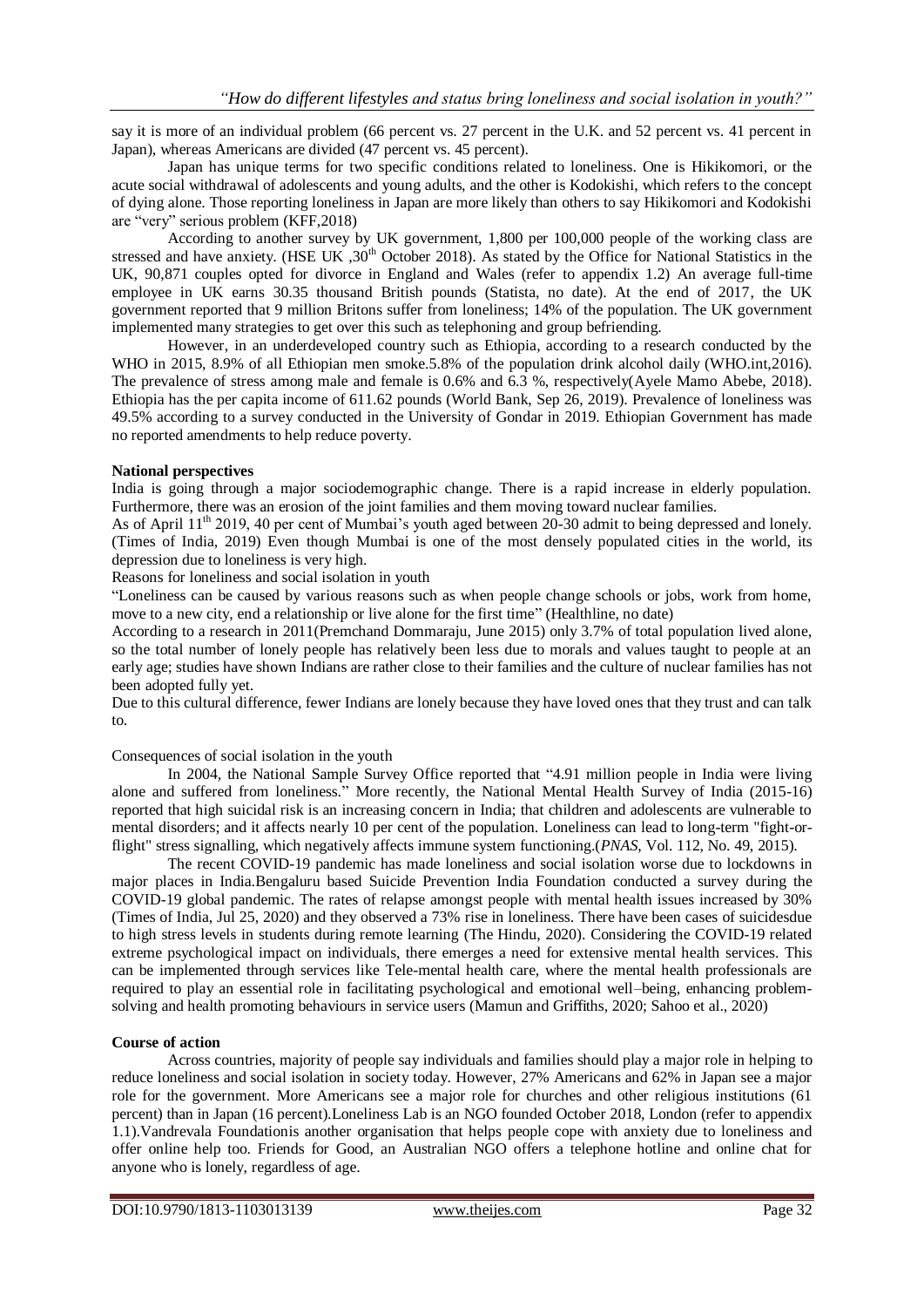The United Kingdom has made reducing loneliness a national priority including creation of a nongovernmental [Commission on Loneliness](https://www.bbc.com/news/uk-politics-38808665) in 2016 to study the problem and make recommendations. In 2018, Prime Minister Theresa May appointed a new [Minister of Loneliness](https://www.bbc.com/news/uk-42708507) to design and implement a strategy to combat social isolation and loneliness across the U.K.; she has made [promising progress.](https://www.gov.uk/government/publications/loneliness-annual-report-the-first-year/loneliness-annual-report-january-2020--2#progress) Other models have evolved to include telephone and group befriending.

According to a survey I conducted, among my friends and family in my locality in Mumbai (137 respondents), 29.2% of respondentssaid they have developed clinical anxiety due to loneliness, 27.7% alluded to insecurity,16.8% were diagnosed with depression; 22.6% had physical impacts due to disruption in sleep and 10.9% had body dysmorphia.In my opinion, the government needs to conduct more research about loneliness rates in the country. This issue is important since loneliness can affect employees productivity in the workplace (Forbes, Feb 14 2020). Next, the government should focus on providing good facilities similar to the policies adopted by UK. People could be encouraged to get professional help using campaigns.

#### **Personal Perspectives and Conclusion**

I have successfully achieved the objectives of this paper as, I examined both global and local perspectives about loneliness and social isolation due to different lifestyles- as indicated by analysis on statistics, consequences, and courses of action in UK, Ethiopia, India, Japan and USA.

According to the research I have conducted, I conclude that loneliness affects people of all social strata. However, different lifestyles widely affect future decisions people make such as suicide and drug abuse which can further lead to loneliness. I have also seen, through the course of this research that divorcees and their children have a higher chance to be lonely and that lonely people were diagnosed with either clinical depression or general anxiety disorder (Medical News Today, October 26 2017),(Mora-Gallegos and Fornaguera, 2019) in early stages.

Prior to research, I believed that different lifestyles and statuses did not have such a large impact on loneliness and mental health in general. However, after research, the wider picture suggested that this was not the case – millions of people are affected by loneliness and social isolation every year and about 90% of these cases are due to pressure given by society and poor lifestyle.

To conclude, different lifestyles such as having an unhealthy diet, being in the lower disposable income strata of the society, being stressed, being divorced can lead to loneliness and social isolation [\(Kaplan, Lazarus,](https://www.ncbi.nlm.nih.gov/pmc/articles/PMC6997896/#bib34) [Cohen, & Leu, 1991;](https://www.ncbi.nlm.nih.gov/pmc/articles/PMC6997896/#bib34) [Locher et al., 2005;](https://www.ncbi.nlm.nih.gov/pmc/articles/PMC6997896/#bib43) [Shankar et al., 2011;](https://www.ncbi.nlm.nih.gov/pmc/articles/PMC6997896/#bib54) [Weyers et al., 2010a\)](https://www.ncbi.nlm.nih.gov/pmc/articles/PMC6997896/#bib59).Different statuses also cause social isolation due to higher responsibility, or lack of basic resources. In my opinion, different statuses and lifestyles do cause social isolation and loneliness in the youth.

I believe governments worldwide should introduce protocols to help with this spiralling issue, such as better facilities and care for patients, phone a friend services, suicide hotlines where the youth can discuss problems with a psychologist. The government could also help by reducing prices of basic mental health services such as group counselling.**"**For far too many, loneliness is a sad reality of modern life. I want us all to confront this and take action to address loneliness endured by the elderly, by carers, those who have lost loved ones — those with no one to talk to or share their thoughts and experiences with," Prime Minister Theresa May(Twitter, 2018)

#### **Bibliography**

- [1]. "Definition of Social Isolation | Dictionary.Com." *www.dictionary.com*[, 2020, www.dictionary.com/browse/social-isolation?s=ts.](https://d.docs.live.net/ac693d94cddcdce1/Documents/Svea/www.dictionary.com,%202020,%20www.dictionary.com/browse/social-isolation?s=ts)  Accessed 22 Jan. 2020.
- [2]. Novotney, Amy. "The Risks of Social Isolation." *https://www.apa.org*, 2019, www.apa.org/monitor/2019/05/ce-corner-isolation. Accessed 6 Feb. 2020.
- [3]. Grover, Sandeep. "Loneliness: Does It Need Attention!" *Journal of Geriatric Mental Health*, vol. 6, no. 1, 2019, p. 1, [www.jgmh.org/article.asp?issn=2348-9995;year=2019;volume=6;issue=1;spage=1;epage=3;aulast=Grover,](https://d.docs.live.net/ac693d94cddcdce1/Documents/Svea/www.jgmh.org/article.asp?issn=2348-9995;year=2019;volume=6;issue=1;spage=1;epage=3;aulast=Grover,%2010.4103/jgmh.jgmh_27_19)  [10.4103/jgmh.jgmh\\_27\\_19.](https://d.docs.live.net/ac693d94cddcdce1/Documents/Svea/www.jgmh.org/article.asp?issn=2348-9995;year=2019;volume=6;issue=1;spage=1;epage=3;aulast=Grover,%2010.4103/jgmh.jgmh_27_19) Accessed 29 Jan. 2020.
- [4]. Hawkley, Louise C., and John P. Capitanio. "Perceived Social Isolation, Evolutionary Fitness and Health Outcomes: A Lifespan Approach." *Philosophical Transactions of the Royal Society B: Biological Sciences*, vol. 370, no. 1669, 26 May 2015, p. 20140114, [www.ncbi.nlm.nih.gov/pmc/articles/PMC4410380//, 10.1098/rstb.2014.0114.](https://d.docs.live.net/ac693d94cddcdce1/Documents/Svea/www.ncbi.nlm.nih.gov/pmc/articles/PMC4410380/,%2010.1098/rstb.2014.0114) Accessed 29 Feb. 2020.
- [5]. Premchand Dommaraju , [http://www.demographic-research.org/Volumes/Vol32/45/](http://www.demographic-research.org/Volumes/Vol32/45/%20DOI:%2010.4054/DemRes.2015.32.45,) DOI: 10.4054/DemRes.2015.32.45, Accessed 20 Mar. 2020.
- [6]. Ali, Asad. "You Are Not the Only One: India Stares at a Loneliness Epidemic." The Indian Express, The Indian Express, 29 Apr. 2018[, www.indianexpress.com/article/express-sunday-eye/you-are-not-the-only-one-5154976/.](https://d.docs.live.net/ac693d94cddcdce1/Documents/Svea/www.indianexpress.com/article/express-sunday-eye/you-are-not-the-only-one-5154976/) Accessed 20 Mar. 2020.
- [7]. Social isolation:Ranjan, S. and Yadav, R.S. (2019), "Social isolation: development and validation of measures", *Benchmarking: An International Journal*, Vol. 26 No. 6, pp. 1905, Accessed 15 Apr. 2020
- [8]. Cigna, a Global Health Insurance and Health Service Company, 2020, [www.cigna.com/newsroom/news-releases/2020/cigna-takes](https://d.docs.live.net/ac693d94cddcdce1/Documents/Svea/www.cigna.com/newsroom/news-releases/2020/cigna-takes-action-to-combat-the-rise-of-loneliness-and-improve-mental-wellness-in-america)[action-to-combat-the-rise-of-loneliness-and-improve-mental-wellness-in-america.](https://d.docs.live.net/ac693d94cddcdce1/Documents/Svea/www.cigna.com/newsroom/news-releases/2020/cigna-takes-action-to-combat-the-rise-of-loneliness-and-improve-mental-wellness-in-america) Accessed 2 Sep. 2020.
- [9]. No Isolation. "How Does Social Isolation Affect a Child's Mental Health and Development?" No Isolation, No Isolation, 21 June 2017[, www.noisolation.com/global/research/how-does-social-isolation-affect-a-childs-mental-health-and-development/.](https://d.docs.live.net/ac693d94cddcdce1/Documents/Svea/www.noisolation.com/global/research/how-does-social-isolation-affect-a-childs-mental-health-and-development/) Accessed 2 Sept. 2020.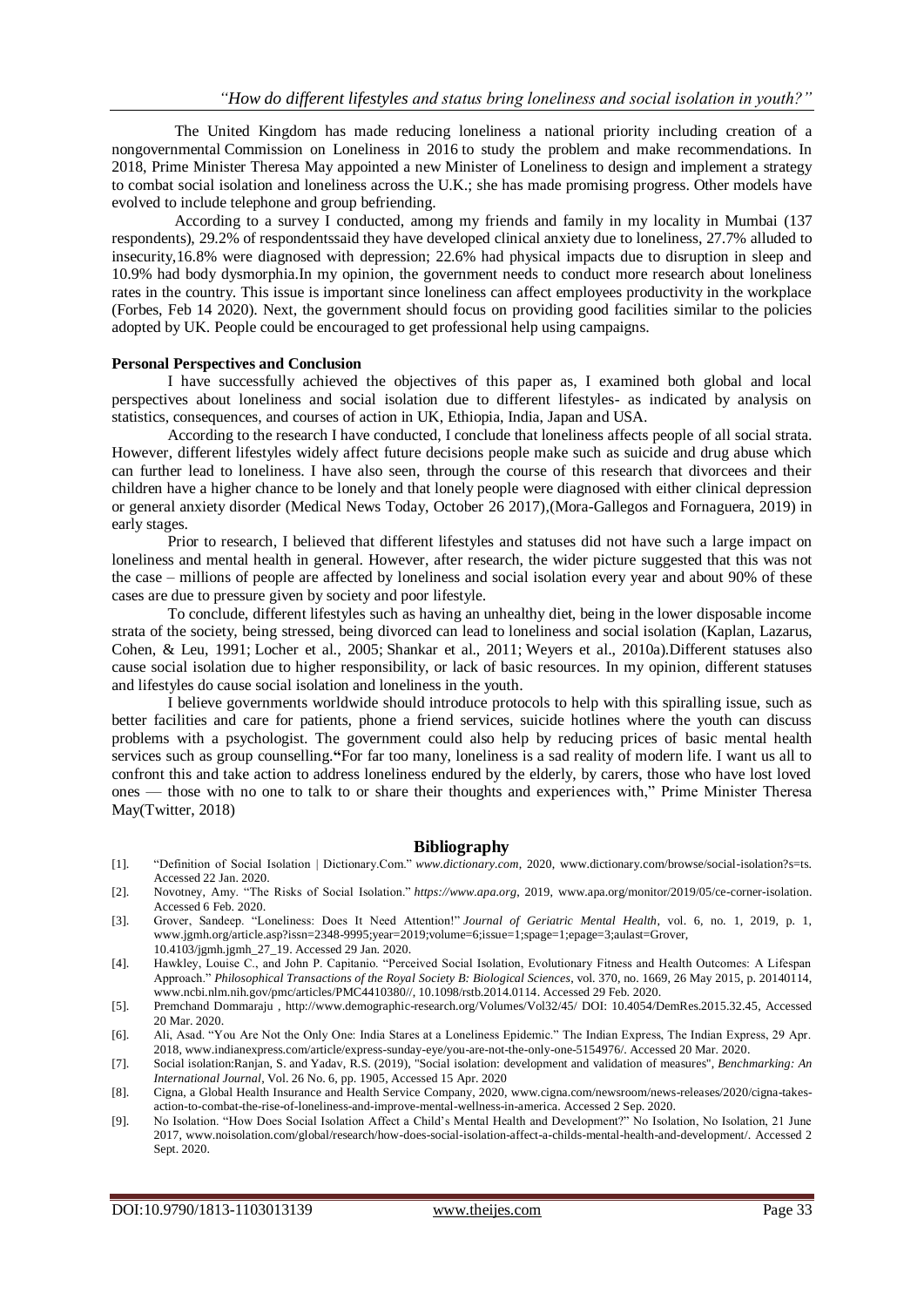- [10]. "Loneliness and Social Isolation in the United States, the United Kingdom, and Japan: An International Survey Section 2: The Public's Perceptions of Loneliness and Social Isolation." KFF, 30 Aug. 2018, [www.kff.org/report-section/loneliness-and-social](https://d.docs.live.net/ac693d94cddcdce1/Documents/Svea/www.kff.org/report-section/loneliness-and-social-isolation-in-the-united-states-the-united-kingdom-and-japan-an-international-survey-section-2/)[isolation-in-the-united-states-the-united-kingdom-and-japan-an-international-survey-section-2/.](https://d.docs.live.net/ac693d94cddcdce1/Documents/Svea/www.kff.org/report-section/loneliness-and-social-isolation-in-the-united-states-the-united-kingdom-and-japan-an-international-survey-section-2/) Accessed 2 Sept. 2020.
- [11]. Raypole, Crystal. "Is Chronic Loneliness Real?" Healthline, Healthline Media, 25 June 2019, [https://www.healthline.com/health/mental-health/chronic-loneliness#causes,.](https://www.healthline.com/health/mental-health/chronic-loneliness%23causes) Accessed 2 Sept. 2020.
- [12]. Adult Social Care, Public Health and NHS Outcomes Frameworks. [https://www.campaigntoendloneliness.org/guidance/wp](https://www.campaigntoendloneliness.org/guidance/wp-content/uploads/2015/06/Outcomes-Frameworks.pdf,%2010.1371/journal.pone.0067978.)[content/uploads/2015/06/Outcomes-Frameworks.pdf, 10.1371/journal.pone.0067978.](https://www.campaigntoendloneliness.org/guidance/wp-content/uploads/2015/06/Outcomes-Frameworks.pdf,%2010.1371/journal.pone.0067978.)
- [13]. Solutions from Around the World: Tackling Loneliness and Social Isolation During COVID-19. Commonwealthfund.org [Internet[\]https://www.commonwealthfund.org/blog/2020/solutions-around-world tackling-loneliness-and-social-isolation-during](https://www.commonwealthfund.org/blog/2020/solutions-around-world%20tackling-loneliness-and-social-isolation-during-covid-19)[covid-19.](https://www.commonwealthfund.org/blog/2020/solutions-around-world%20tackling-loneliness-and-social-isolation-during-covid-19) Accessed 18 Sep 2018
- [14]. 14.Windle, Karen, Jennifer Francis, and Caroline Coomber. *Preventing loneliness and social isolation: interventions and outcomes*. London: Social Care Institute for Excellence, 2011.
- [15]. 15. Statistics on Smoking: England, 2019 Report. "Statistics on Smoking, England 2019 [NS] [PAS] NHS Digital." NHS Digital, 2 July 2019[, https://digital.nhs.uk/data-and-information/publications/statistical/statistics-on-smoking/statistics-on-smoking](https://digital.nhs.uk/data-and-information/publications/statistical/statistics-on-smoking/statistics-on-smoking-england-2019)[england-2019.](https://digital.nhs.uk/data-and-information/publications/statistical/statistics-on-smoking/statistics-on-smoking-england-2019) Accessed 2 Oct. 2020.<br>"Average Full-Time Annual"
- [16]. "Average Full-Time Annual Earnings in the UK 2019 | Statista." *Statista*, Statista, 2019, [www.statista.com/statistics/1002964/average-full-time-annual-earnings-in-the](https://d.docs.live.net/ac693d94cddcdce1/Documents/Svea/www.statista.com/statistics/1002964/average-full-time-annual-earnings-in-the-uk/%23:~:text=The%20median%20annual%20earnings%20for,increase%20of%2011.5%20thousand%20pounds)[uk/#:~:text=The%20median%20annual%20earnings%20for,increase%20of%2011.5%20thousand%20pounds.](https://d.docs.live.net/ac693d94cddcdce1/Documents/Svea/www.statista.com/statistics/1002964/average-full-time-annual-earnings-in-the-uk/%23:~:text=The%20median%20annual%20earnings%20for,increase%20of%2011.5%20thousand%20pounds) Accessed 2 Oct. 2020.
- [17]. Pimlott, Nicholas. "The Ministry of Loneliness." *Canadian Family Physician Medecin de Famille Canadien*, vol. 64, no. 3, 2018, p. 166,
	- [www.ncbi.nlm.nih.gov/pmc/articles/PMC5851382/#:~:text=According%20to%20the%20report%2C%209,the%20rates%20are%20](https://d.docs.live.net/ac693d94cddcdce1/Documents/Svea/www.ncbi.nlm.nih.gov/pmc/articles/PMC5851382/%23:~:text=According%20to%20the%20report%2C%209,the%20rates%20are%20much%20higher.&text=Loneliness%20in%20older%20people%20is,%2C%20Canada%2C%20and%20the%20UK) [much%20higher.&text=Loneliness%20in%20older%20people%20is,%2C%20Canada%2C%20and%20the%20UK.](https://d.docs.live.net/ac693d94cddcdce1/Documents/Svea/www.ncbi.nlm.nih.gov/pmc/articles/PMC5851382/%23:~:text=According%20to%20the%20report%2C%209,the%20rates%20are%20much%20higher.&text=Loneliness%20in%20older%20people%20is,%2C%20Canada%2C%20and%20the%20UK) Accessed 2 Oct. 2020.
- [18]. Ayele Mamo Abebe, et al. "Prevalence of Stress and Associated Factors among Regular Students at Debre Birhan Governmental and Nongovernmental Health Science Colleges North Showa Zone, Amhara Region, Ethiopia 2016." *Psychiatry Journal*, vol. 2018, 2 Sept. 2018, pp. 1–[7,https://www.hindawi.com/journals/psychiatry/2018/7534937/, 10.1155/2018/7534937.](https://www.who.int/substance_abuse/publications/global_alcohol_report/profiles/eth.pdf?ua=1/) Accessed 2 Oct. 2020.
- [19]. WHO "Alcohol Consumption Per Capita in Ethiopia"Accessed 2 Oct. 2020 [https://www.who.int/substance\\_abuse/publications/global\\_alcohol\\_report/profiles/eth.pdf?ua=1\](https://www.who.int/substance_abuse/publications/global_alcohol_report/profiles/eth.pdf?ua=1/)
- [20]. Wingard, Jason. "Loneliness Is Crippling Workplace Productivity: Here's The Leadership Prescription." Forbes, 14 Feb. 202[0,www.forbes.com/sites/jasonwingard/2020/02/14/loneliness-is-crippling-workplace-productivity-heres-the-leadership](http://www.forbes.com/sites/jasonwingard/2020/02/14/loneliness-is-crippling-workplace-productivity-heres-the-leadership-prescription/#4f53a2e98f6f)[prescription/#4f53a2e98f6f.](http://www.forbes.com/sites/jasonwingard/2020/02/14/loneliness-is-crippling-workplace-productivity-heres-the-leadership-prescription/#4f53a2e98f6f) Accessed 2 Oct. 2020.
- [21]. Demographic Researc[h,https://www.demographic-research.org/Volumes/Vol32/45/ DOI: 10.4054/DemRes.2015.32.45](https://www.demographic-research.org/Volumes/Vol32/45/%20DOI:%2010.4054/DemRes.2015.32.45) Accessed 2 Oct 2020
- [22]. Smith, Amy. "What You Need to Know about Autophobia." *medicalnewstoday.com*, Medical News Today, 13 Aug. 2020, [www.medicalnewstoday.com/articles/319816#outlook.](https://d.docs.live.net/ac693d94cddcdce1/Documents/Svea/www.medicalnewstoday.com/articles/319816%23outlook.) Accessed 2 Oct. 2020.
- [23]. Priya Menon and Saranya Chakrapani. 'Spike in self-harm, suicide ideation amid Covid-19 pandemic.' The Times of India. [https://timesofindia.indiatimes.com/india/spike-in-self-harm-suicide-ideation-amid-covid-19-pandemic/articleshow/77142884.cms.](https://timesofindia.indiatimes.com/india/spike-in-self-harm-suicide-ideation-amid-covid-19-pandemic/articleshow/77142884.cms)  Published July 24, 2020. Accessed September 22, 2020.
- [24]. Algren, Maria Holst, et al. "Social Isolation, Loneliness, Socioeconomic Status, and Health-Risk Behaviour in Deprived Neighbourhoods in Denmark: A Cross-Sectional Study." *SSM - Population Health*, vol. 10, Apr. 2020, p. 100546, [www.ncbi.nlm.nih.gov/pmc/articles/PMC6997896/#:~:text=Previous%20studies%20have%20found%20that,et%20al.%2C%20201](https://d.docs.live.net/ac693d94cddcdce1/Documents/Svea/www.ncbi.nlm.nih.gov/pmc/articles/PMC6997896/%23:~:text=Previous%20studies%20have%20found%20that,et%20al.%2C%202010a).,%2010.1016/j.ssmph.2020.100546.) [0a\)., 10.1016/j.ssmph.2020.100546.](https://d.docs.live.net/ac693d94cddcdce1/Documents/Svea/www.ncbi.nlm.nih.gov/pmc/articles/PMC6997896/%23:~:text=Previous%20studies%20have%20found%20that,et%20al.%2C%202010a).,%2010.1016/j.ssmph.2020.100546.) Accessed 23 Sept. 2020.
- [25]. Campbell, Heather. "Can Government Fix the Loneliness Problem?" *Policy Options*, 201[8,https://policyoptions.irpp.org/magazines/february-2018/can-government-fix-the-loneliness-problem/.](https://d.docs.live.net/ac693d94cddcdce1/Documents/Svea/hufe) Accessed 24 Sept. 2020.

#### *Appendix*

Appendix 1.1 [Loneliness lab]

## **About the Lab**

The Loneliness Lab is an 18-month project to accelerate action towards making London a less lonely city to live in for many people.

We want to know what it takes to create places and spaces that give the people who live, work and play in our cities the connection they need to lead a happy and healthy life

Starting in October 2018, with a week-long innovation 'sprint' we are identifying, developing and testing solutions that tackle loneliness and isolation in our cities.

Over 100 people from 40 organisations have been part of the Loneliness Lab so far, including community groups, NGOs, Local Authorities, businesses, designers, artists, and importantly people experiencing loneliness.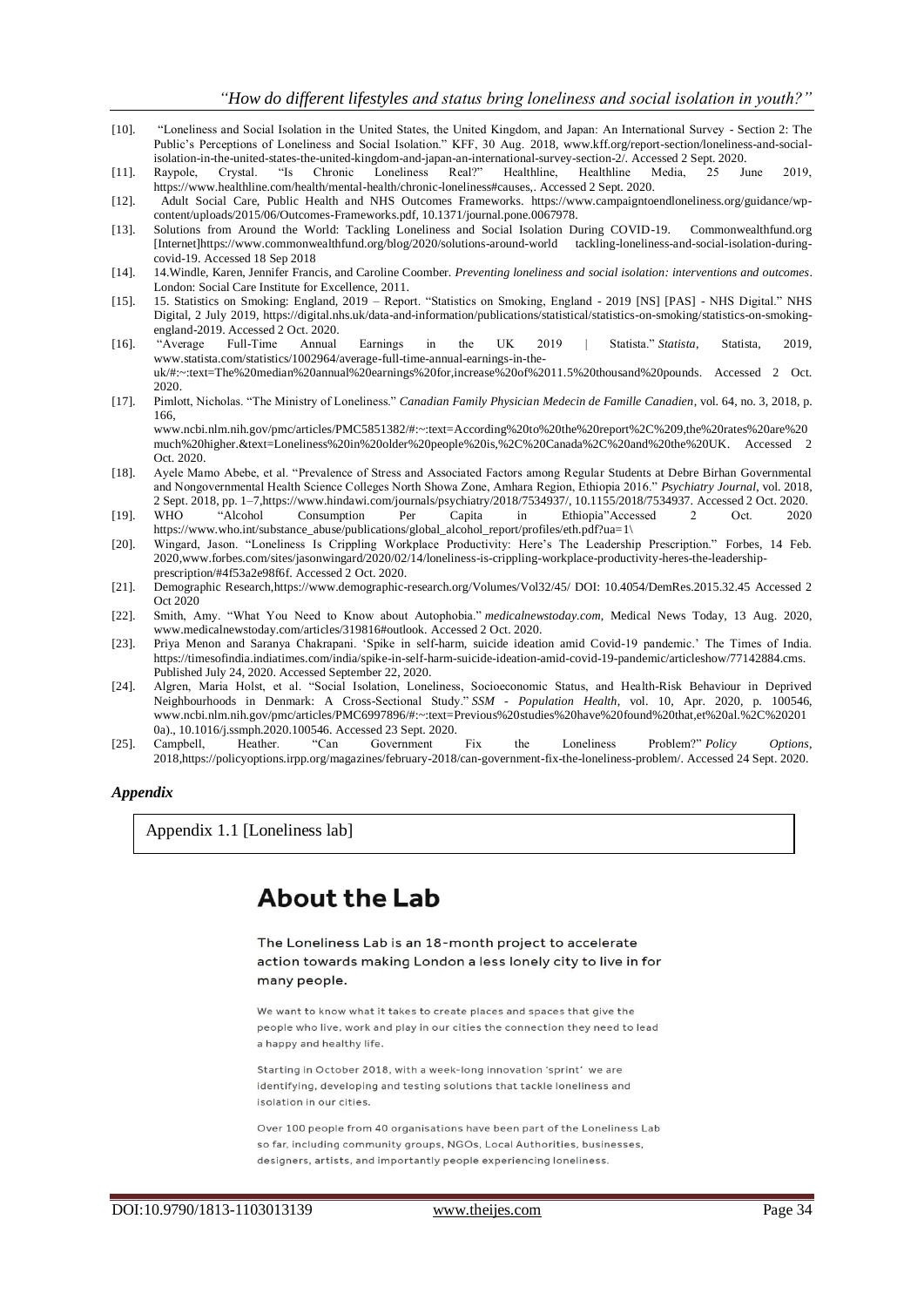

Appendix 1.3 [Source: OurWorldInData.org]

# Average level of loneliness for high school students in the USA Our World<br>The plot shows average loneliness levels, calculated as the mean across individual responses to six loneliness statements. **In Data**

The plot shows average loneliness levels, calculated as the mean across indistrict in the blot of the time I feel lonely", scored from 1 (disagree) to 5 (agree).



Data: Clark, Loxton, & Tobin (2015) - Declining loneliness over time: Evidence from American colleges and high schools. Personality and Social Psychology Bulletin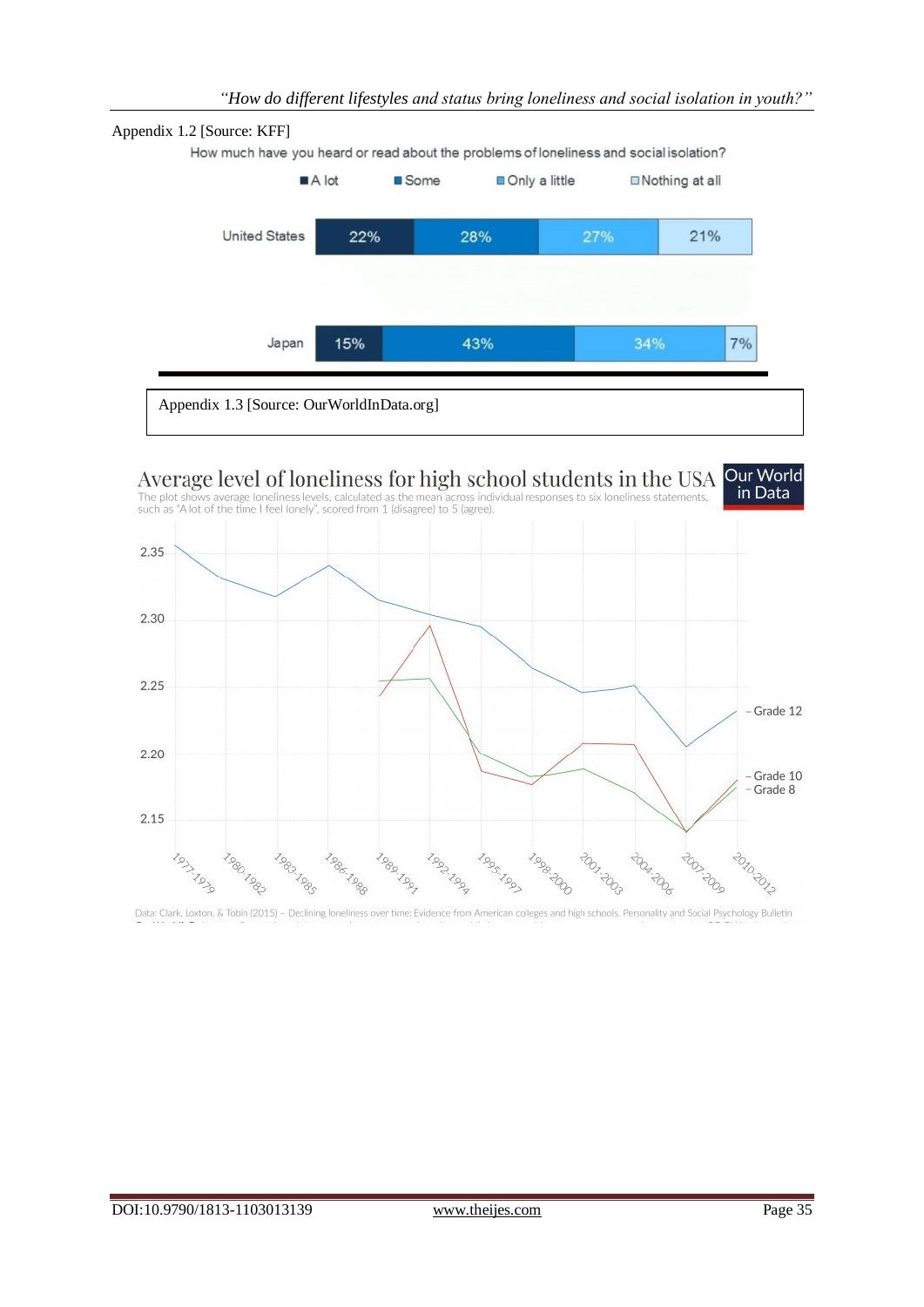Appendix 1.4[Source: KFF]



Figure 1: The worse Reform Activorces of opposite-sex couples has fallen to the lowest level since 1971 1 January 1971

Number of marriages and divorces of opposite-sex couples. England and Wales, 1950 to 2018



Source: Office for National Statistics - Marriages and Divorces in England and Wales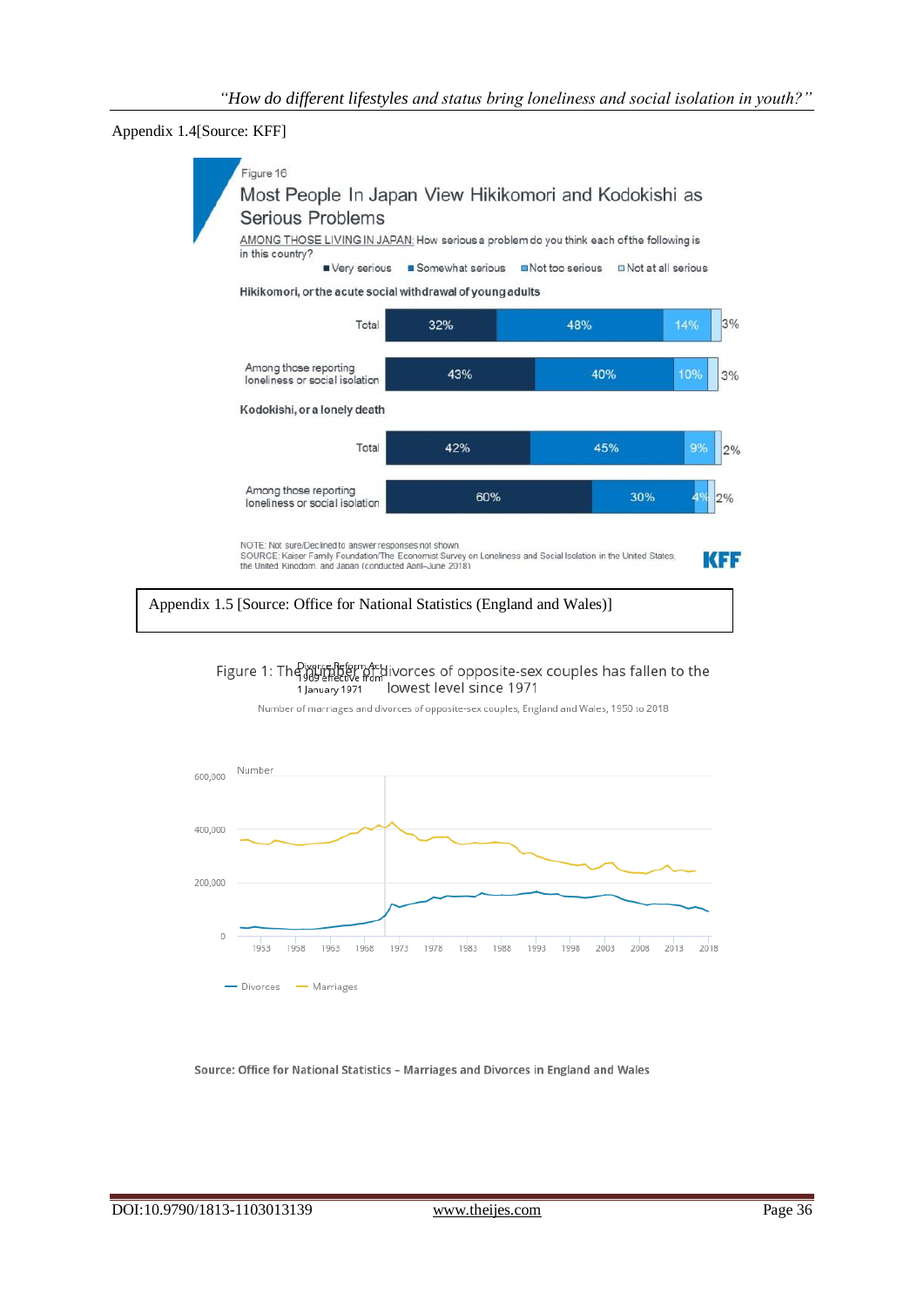### Appendix 1.6 [Source: OurWorldInData.org]



Data source: UK Office for National Statistics (ONS). Results from the Community Life Survey, 2016 to 2017.<br>OurWorldinData.org - Research and data to make progress against the world's largest problems.

Licensed under CC-BY by the author Esteban Ortiz-Ospina.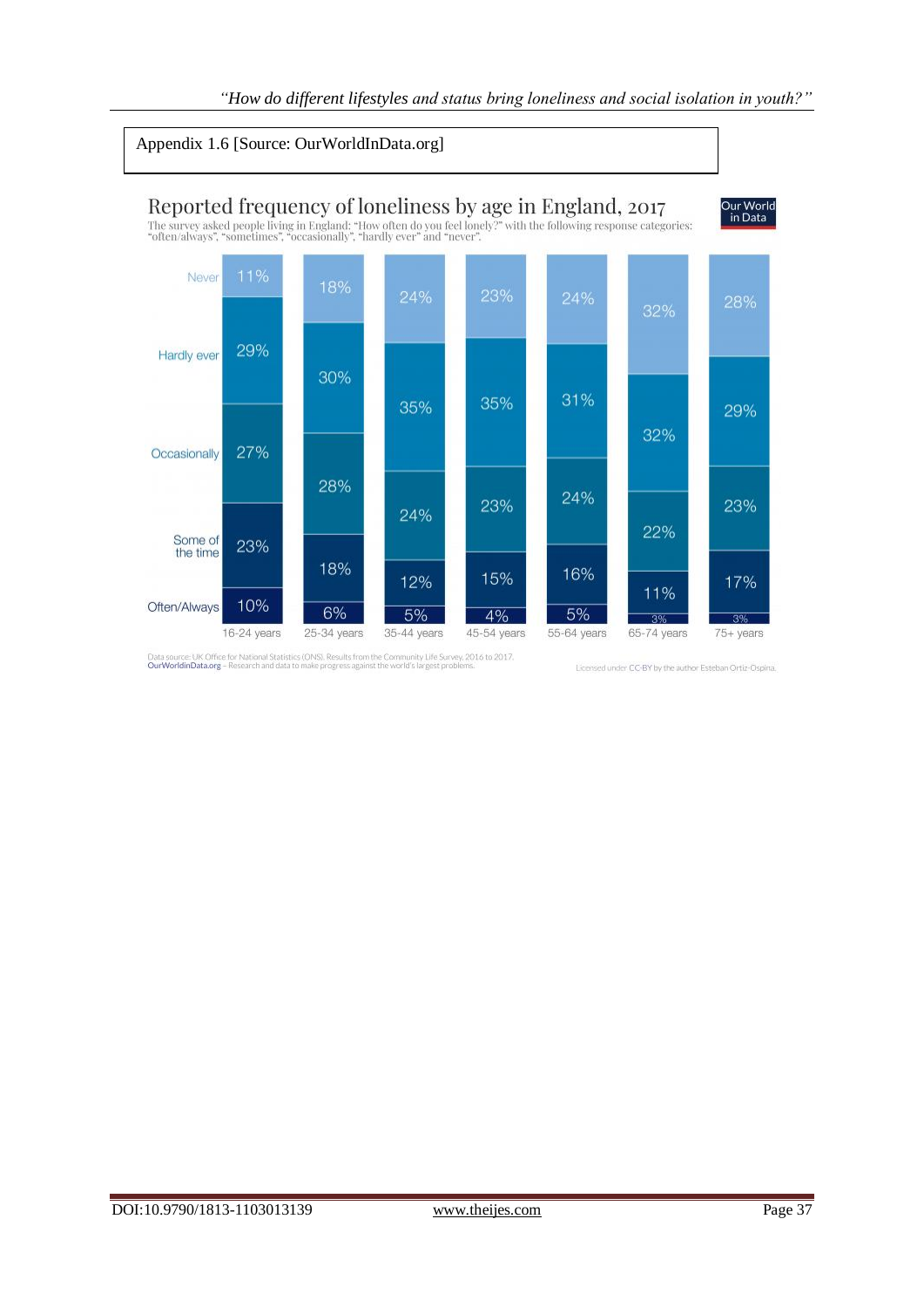Appendix 1.7 [Source: Times of India]